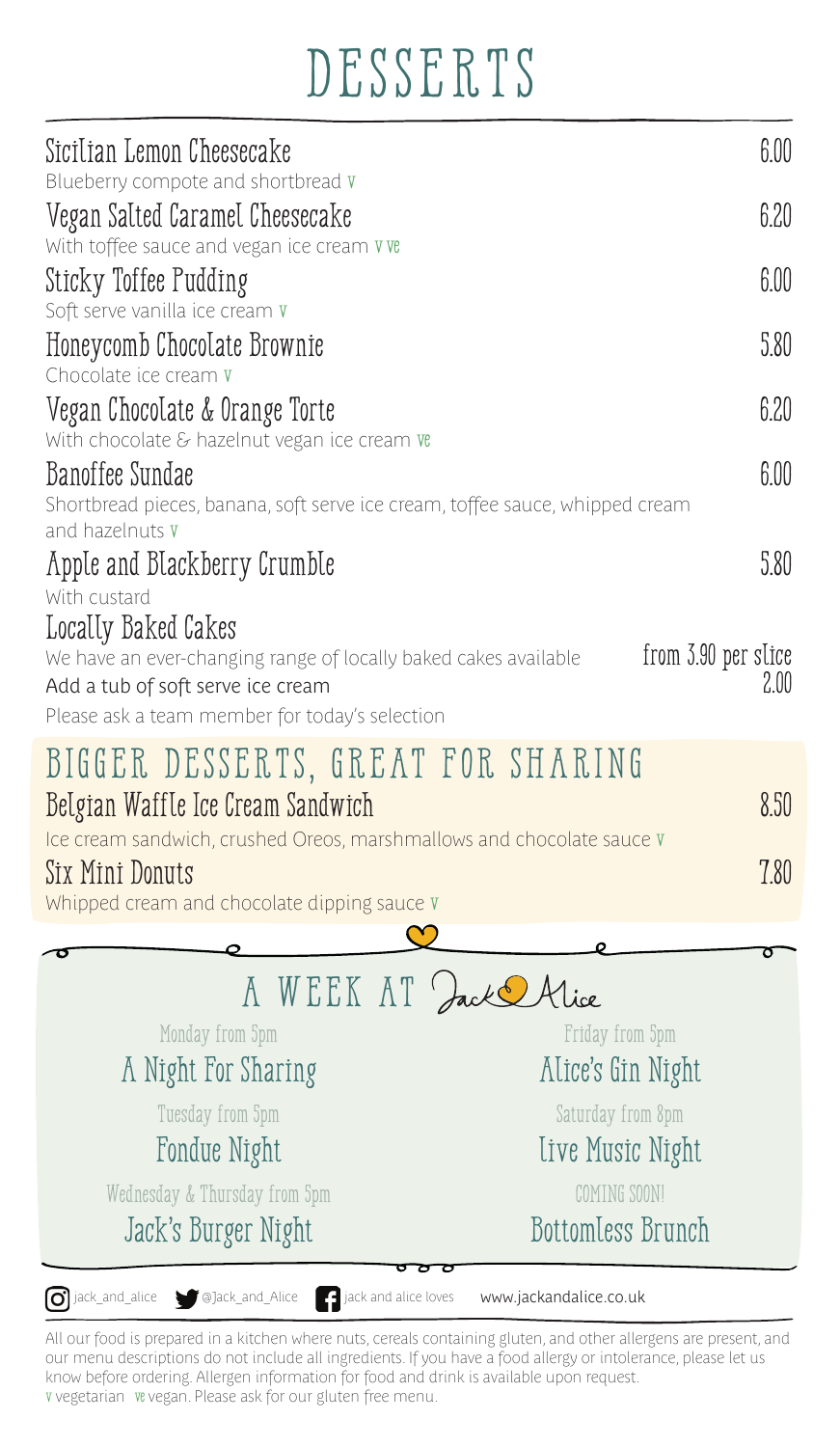| BREAKFAST               |  |
|-------------------------|--|
| AVAILABLE 9AM - 11.30AM |  |

| Jack's Big Breakfast<br>2 rashers of back bacon, sausage, roast portabello mushroom and tomato, hash<br>browns, poached eggs, baked beans - served with sourdough toast, butter and jam                                          | 11.80                        |
|----------------------------------------------------------------------------------------------------------------------------------------------------------------------------------------------------------------------------------|------------------------------|
| Alice's Veggie Breakfast<br>Smashed avocado, grilled halloumi, roast portabello mushroom, tomatoes,<br>hash browns and poached eggs – served with sourdough toast, butter and jam v                                              | 10.80                        |
| Eggs & Muffins<br>2 poached eggs served on toasted muffin, with hollandaise sauce                                                                                                                                                | 6.00                         |
| <b>Eggs Benedict</b> with sliced Wiltshire ham<br>Eggs Royale with smoked salmon<br>Eggs Jack & Alice with spinach, roasted tomatoes and grilled halloumi v                                                                      | 8.50<br>9.20<br>9.50         |
| Pancakes<br>Triple stack of buttermilk pancakes topped with<br>Crispy Bacon, Sliced Banana and Maple Syrup<br>Greek Yogurt, Blueberry Compote, Berries and Honey $\nu$<br>Sausage and Bacon topped with a Fried Egg<br>Shakshuka | 8.50<br>8.90<br>9.80<br>8.90 |
| Baked eggs, in a spicy tomato and roasted pepper sauce and crumbled<br>feta, served with flatbread v                                                                                                                             |                              |
| Poached Eggs<br>On sourdough toast v                                                                                                                                                                                             | 5.40                         |
| Smashed Avocado and Chopped Heritage Tomato                                                                                                                                                                                      | 8.90                         |
| On sourdough toast with Dhuka vve<br>Granola                                                                                                                                                                                     | 6.80                         |

Honey, almond, cinnamon and raisin granola, with banana, blueberries and Greek yogurt v

#### BREAKFAST ADD-ONS **Add any of the below items to your breakfast**

- Two sausages Three rashers bacon Two roast portabello mushroom 2.00
- 3.00 Roast tomato 3.00 Two hash brown Three grilled 2.00 halloumi slices
	- $\frac{1.50}{2.00}$  Poached/fried egg  $\frac{1.00}{1.50}$ 2.00 Baked beans 1.50<br>Smashed avocado 2.50 Smashed avocado 2.50<br>Pot of maple syrup 1.00 2.50 Pot of maple syrup

#### BREAKFAST BAPS

Customise your own breakfast bap.

Served in a brioche bap with your choice of ketchup or brown sauce.

2 items 6.80 3 items 8.50

**Choose from:** Sausage, bacon, roast portabello mushroom, hash brown, fried egg, smashed avocado, grilled halloumi slices

Toast, Butter & Jam 2.50 Croissant, Butter & Jam 3.00 Crumpets, Butter & Jam 3.50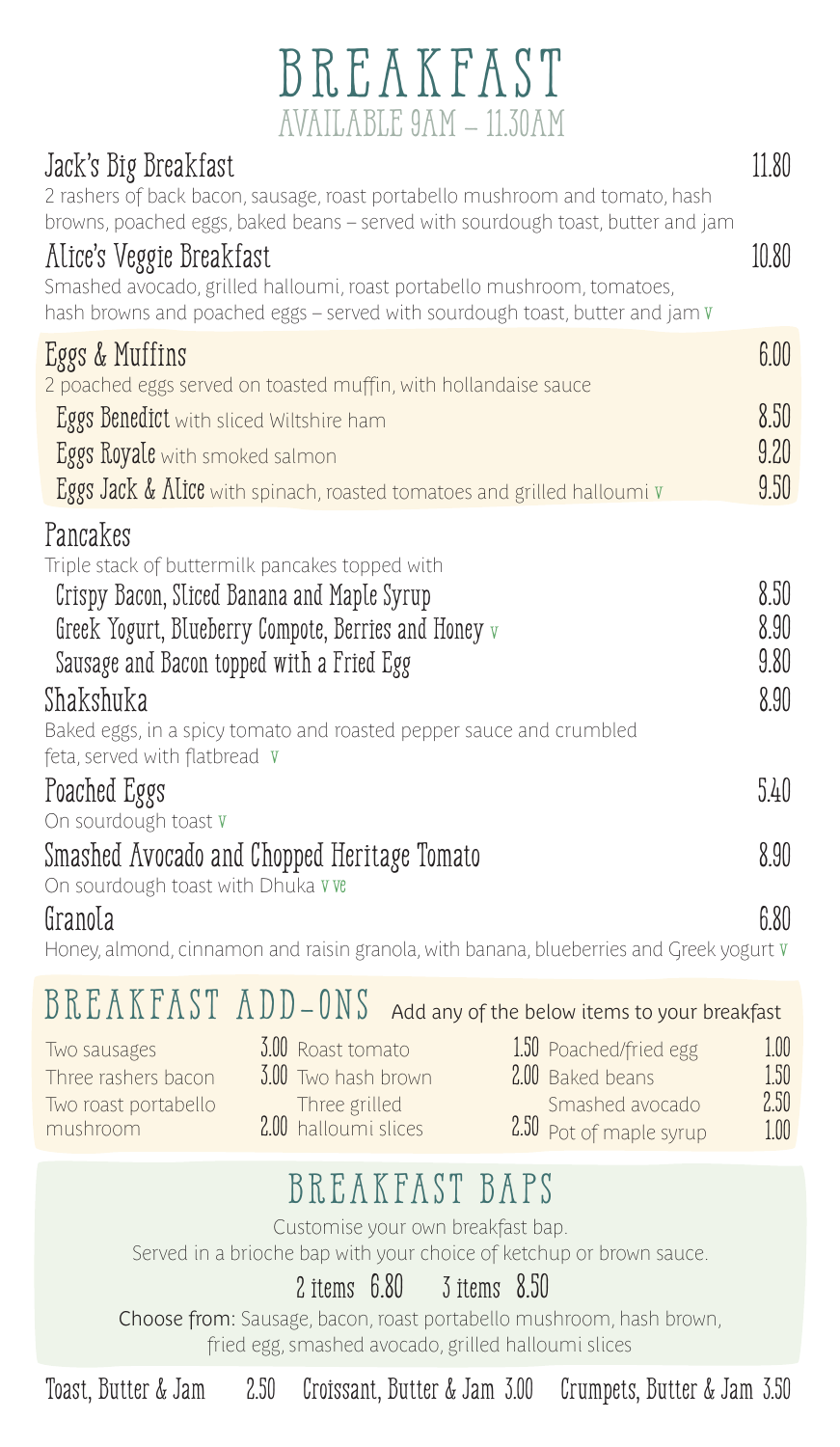## LUNCH AVAILABLE FROM 11.30AM – 4PM

## ALL DAY BRUNCH

| Jack's Big Breakfast                                                                                                                                                                                                                                                                                                                                   | 11.80                |
|--------------------------------------------------------------------------------------------------------------------------------------------------------------------------------------------------------------------------------------------------------------------------------------------------------------------------------------------------------|----------------------|
| 2 rashers of back bacon, sausage, roast portabello mushroom and tomato, hash<br>browns, poached eggs, baked beans – served with sourdough toast, butter and jam<br>Alice's Veggie Breakfast<br>Smashed avocado, grilled halloumi, roast portabello mushroom, tomatoes,<br>hash browns and poached eggs - served with sourdough toast, butter and jam v | 10.80                |
| Eggs & Muffins<br>2 poached eggs served on toasted muffin, with hollandaise sauce                                                                                                                                                                                                                                                                      | 6.00                 |
| <b>Eggs Benedict</b> with sliced Wiltshire ham<br>Eggs Royale with smoked salmon<br><b>Eggs Jack &amp; Alice</b> with spinach, roasted tomatoes and grilled halloumi $\bf{v}$                                                                                                                                                                          | 8.50<br>9.20<br>9.50 |
| Pancakes<br>Triple stack of buttermilk pancakes topped with<br>Crispy Bacon, Sliced Banana and Maple Syrup<br>Greek Yogurt, Blueberry Compote, Berries and Honey v                                                                                                                                                                                     | 8.50<br>8.90         |
| BRUNCH ADD-ONS<br>Add any of the below items to your breakfast                                                                                                                                                                                                                                                                                         |                      |

| Two sausages         | 3.00 |
|----------------------|------|
| Three rashers bacon  | 3.00 |
| Two roast portabello |      |
| mushroom             | 2.00 |

| $ 011$ |                                       | Add any of the below tiems to your breakfast |              |
|--------|---------------------------------------|----------------------------------------------|--------------|
|        | 3.00 Roast tomato                     | 1.50 Poached/fried egg                       | 1.00         |
|        | 3.00 Two hash brown                   | 2.00 Baked beans                             | 1.50         |
|        | Three grilled<br>2.00 halloumi slices | Smashed avocado<br>2.50 Pot of maple syrup   | 2.50<br>1.00 |

## SALADS AND SOUP

| Chicken Caesar Salad                                                      | 1100 |
|---------------------------------------------------------------------------|------|
| Chicken breast, baby gem, croutons, Caesar dressing, parmesan & anchovies |      |
| Heirloom Tomato, Baby Beetroot, Crumbled Goats Cheese & Basil Salad       | 9.80 |
| Hazelnut crumb v                                                          |      |
| Tomato & Basil Soup                                                       | 6.00 |
| Sourdough bread vve                                                       |      |

Tom & Cheese 10.80

Tomato & basil soup served with a mozzarella & cheddar toastie v